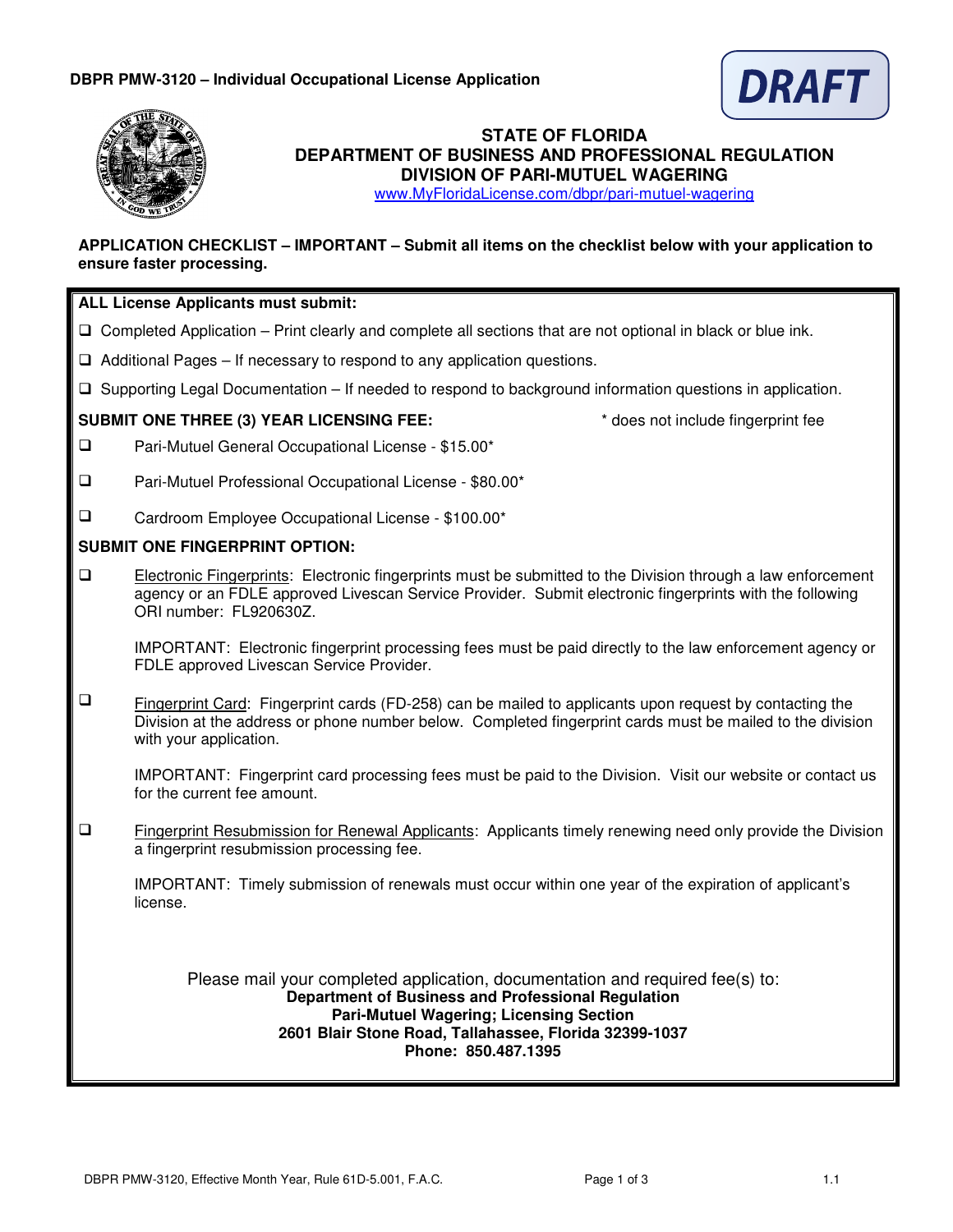#### **Department of Business and Professional Regulation Division of Pari-Mutuel Wagering DBPR PMW-3120 – Individual Occupational License Application**



**Instructions:** Please review this application thoroughly and complete all sections that pertain to you and are not marked optional. Print clearly in black or blue ink. Do not write in the space labeled **"For Division Use Only."**

| <b>DEMOGRAPHIC INFORMATION</b>                                                                                                                                                               |                           |                                                                                                    |                                                |  |  |  |  |  |  |
|----------------------------------------------------------------------------------------------------------------------------------------------------------------------------------------------|---------------------------|----------------------------------------------------------------------------------------------------|------------------------------------------------|--|--|--|--|--|--|
| Social Security Number                                                                                                                                                                       | <b>Birth Date</b>         | (MM/DD/YYYY)                                                                                       | Gender<br>Male<br>$\Box$ Female<br>$\Box$      |  |  |  |  |  |  |
| Last Name                                                                                                                                                                                    | Middle<br>Suffix<br>First |                                                                                                    |                                                |  |  |  |  |  |  |
| Have you used, been known as, or called by another name (example - maiden name, pseudonym, nickname) or alias other than<br>the name used on the application? $\square$ Yes<br>$\Box$<br>No. |                           |                                                                                                    |                                                |  |  |  |  |  |  |
| If yes, list the name or names used:                                                                                                                                                         |                           |                                                                                                    |                                                |  |  |  |  |  |  |
| Race/Ethnicity (optional)<br>Black or African American<br>Asian or Pacific Islander<br>□ Native American or Alaskan Native<br>□ White or Caucasian<br>□ Hispanic/Latino<br>$\Box$ Other      |                           |                                                                                                    |                                                |  |  |  |  |  |  |
| <b>Current Mailing Address</b>                                                                                                                                                               |                           | <b>Email Address</b><br>(optional)                                                                 |                                                |  |  |  |  |  |  |
| City                                                                                                                                                                                         | State                     | Zip Code (+4 optional)                                                                             | Country, if other than USA                     |  |  |  |  |  |  |
| <b>Primary Phone Number</b><br>Secondary/Cell Phone Number (optional)                                                                                                                        |                           |                                                                                                    |                                                |  |  |  |  |  |  |
| <b>Current Street Address</b>                                                                                                                                                                |                           |                                                                                                    |                                                |  |  |  |  |  |  |
| City                                                                                                                                                                                         | State                     | Zip Code (+4 optional)                                                                             | Country, if other than USA                     |  |  |  |  |  |  |
| Type of Occupational License applying for:<br>Facility where employed and/or doing business:<br>Professional Individual<br>General Individual<br>□ Cardroom Employee                         |                           |                                                                                                    |                                                |  |  |  |  |  |  |
|                                                                                                                                                                                              |                           |                                                                                                    |                                                |  |  |  |  |  |  |
| Does your position require access to the Cardroom?<br>$\Box$ Yes<br>$\Box$ No                                                                                                                |                           | Is this your first time applying for a racing/gaming<br>license in Florida?<br>Yes<br>$\Box$<br>No |                                                |  |  |  |  |  |  |
| Are you a Supervisor, Manager, or Shareholder of a pari-mutuel permitholder?<br>Yes<br>No<br>$\Box$<br>$\Box$                                                                                |                           |                                                                                                    |                                                |  |  |  |  |  |  |
|                                                                                                                                                                                              |                           |                                                                                                    |                                                |  |  |  |  |  |  |
| Do you own or lease animals intended for racing in Florida?<br>No.<br>$\Box$<br>Yes, complete the following:                                                                                 |                           |                                                                                                    |                                                |  |  |  |  |  |  |
| Stable Name, Kennel Name, or Business Name<br>Trainer Name (horse or greyhound racing only) ___________________________________                                                              |                           |                                                                                                    |                                                |  |  |  |  |  |  |
|                                                                                                                                                                                              |                           |                                                                                                    |                                                |  |  |  |  |  |  |
| TO BE COMPLETED BY DOCTORS, VETERINARIANS, NURSES, PARAMEDICS, AND EMTS ONLY<br>Type of professional license (attach a copy of Florida<br>Florida License Number<br>professional license):   |                           |                                                                                                    |                                                |  |  |  |  |  |  |
| <b>FOR DIVISION USE ONLY</b>                                                                                                                                                                 |                           |                                                                                                    |                                                |  |  |  |  |  |  |
|                                                                                                                                                                                              |                           |                                                                                                    |                                                |  |  |  |  |  |  |
| Association Code________  Date Received____________  Entered By__________ License Year _______                                                                                               |                           |                                                                                                    |                                                |  |  |  |  |  |  |
|                                                                                                                                                                                              |                           |                                                                                                    |                                                |  |  |  |  |  |  |
| Off Temp                                                                                                                                                                                     | Waiver Requested ARCI     |                                                                                                    | <b>Enforcement Enforcement</b><br><b>Minor</b> |  |  |  |  |  |  |